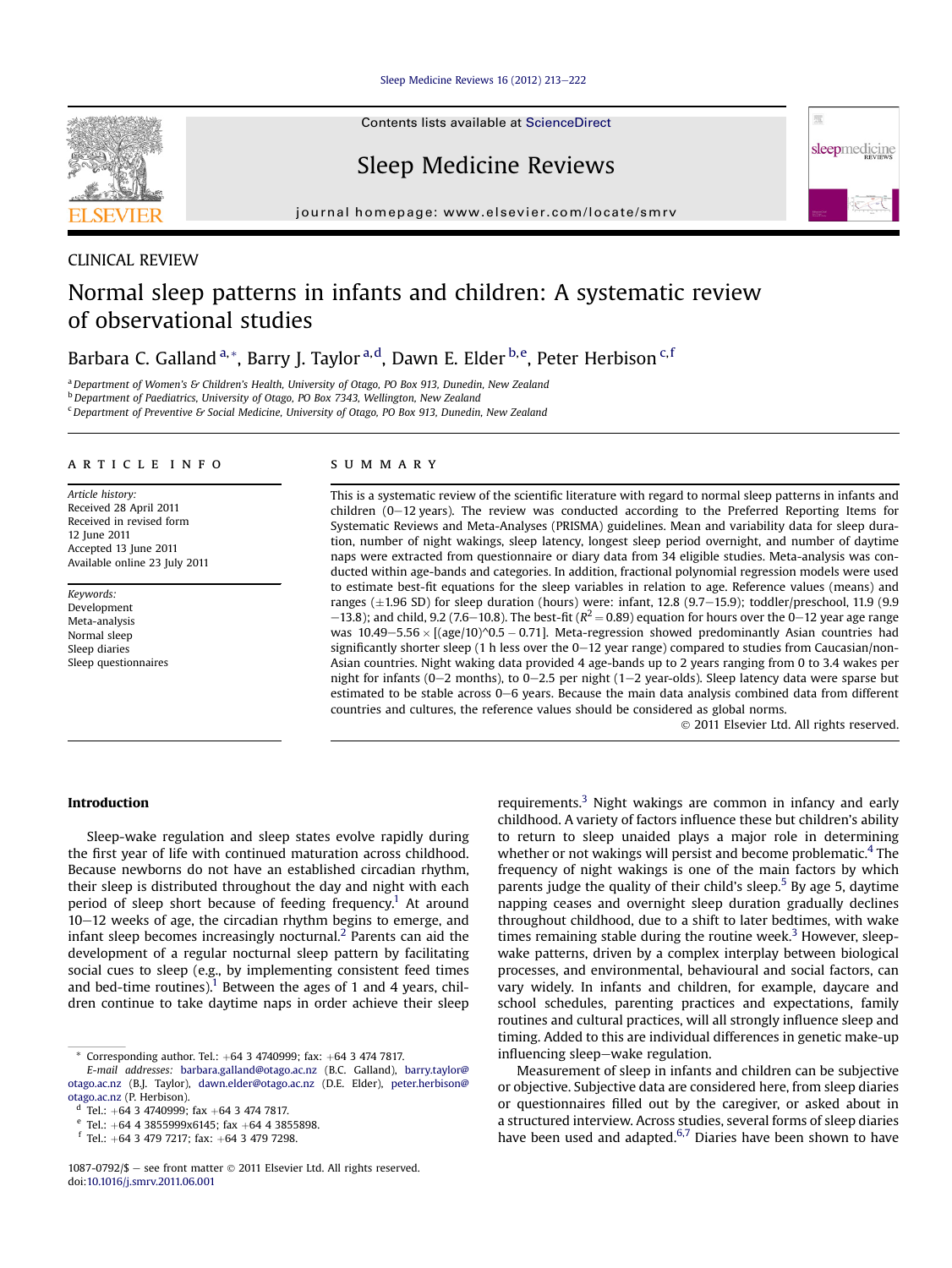a good correlation with objective measures recording sleep schedules over 24-h periods in the home, or for a designated number of days/weeks. However diaries are not so accurate for recording night waking; parents do not always recognise infant awakenings in which the infant has self soothed back to sleep and not audibly awoken.[8](#page-8-0) There are many questionnaires, some of which are validated such as the Children's Sleep Habits Question-naire and the Brief Infant Sleep Questionnaire.<sup>[9](#page-8-0)</sup> The majority cover questions addressing universal sleep measures of bedtime, wake time and sleep duration and may or may not cover both weekday and weekend schedules.

An accurate description of normal sleep patterns in infants and children necessitates measurement and documentation of sleep patterns and requirements over a long period of rapid maturation, allowing for normal development, and in apparently healthy subjects. Data from prospective observational studies of longitudinal, or crosssectional design can be used to portray this. Smaller studies can add to the datasets, but carry less weight. Extracting data from studies conducted after 1990 is necessary to relate the information to the current era because sleep duration (an indicator of sleep need) has apparently decreased across time probably in relation to modern lifestyle changes.<sup>[3,10](#page-8-0)</sup> However a recent systematic review of the evidence that children are sleeping less has been challenged; Mattricani et al. $11$  found the evidence to be conflicting, of low methodological quality, and specific to particular populations.

As far as we are aware, no systematic reviews have been published specifically for infants and children. One covers objective polysomnographic measures from age 5 across the lifespan.<sup>[12](#page-8-0)</sup> The usefulness of collating a systematic review is to provide a standard against which abnormal sleep patterns can be measured, to in turn inform policy and strategies for intervention, and to contribute to and advance our knowledge regarding developmental patterns of sleep. We have extracted and summarized age-specific data from sleep measures in relation to the quantity of sleep over a 24-h period, the number of episodes of waking during nocturnal sleep, the time taken to fall asleep (sleep latency), the longest sleep over a 24-h period, and the number of daytime naps.

## **Methods**

The protocol and data extraction was conducted according to the 2009 Preferred Reporting Items for Systematic Reviews and Meta-Analyses (PRISMA) guidelines.<sup>[13](#page-8-0)</sup>

#### Literature search

A search strategy was developed to identify studies related to normal sleep patterns from birth to age 12. An extensive literature search of 5 electronic databases was conducted: Ovid MEDLINE, Web of Science, CINAHL, Scopus and PsycINFO. All databases were searched for relevant articles published from 1990 to 2010 whose title, abstract or keywords included reference to sleep and infant (age  $0-23$  months) or child, preschool (age  $2-5$  years) or child (age  $6-12$  years) and diary or questionnaires or actigraphy. The search was limited to English-language articles. Titles and abstracts were examined to extract potentially relevant articles, subsequently examined in more depth for inclusion/exclusion criteria by the main author (BG), and the research assistant (CL).

#### Inclusion and exclusion criteria

For inclusion, studies were required to fulfil the following criteria: a) original article, b) prospective cohort design, c) non-clinic studies, d) participants aged  $0-12$  years, e) sample was well described (e.g., number of subjects, gender, recruitment criteria, etc.), f) include one or more of the following variables of interest: sleep duration, sleep latency, number of night wakings, longest sleep period, number of daytime sleeps, g) data for variables of interest were presented numerically with a measure of central tendency and variance.

Studies were excluded if: a) case-control design was used, b) the work was published as a dissertation or abstract only, c) if more than one report from the same study was published, we included only the first publication with data meeting the inclusion/exclusion criteria.

## Scientific literature quality assessment

The quality of the studies used in the review were evaluated by the Downs & Black quality index  $(QI)$  score system,<sup>14</sup> a validated checklist used for assessing the quality of non-randomized studies (as well as randomized controlled trials). The score system for nonrandomized prospective studies consists of 19 items distributed between five subscales. Several of the questions were not relevant for observational studies; therefore a consensus was reached by the authors to use 11 of the questions. These 11 questions from the Downs & Black QI score system<sup>[14](#page-8-0)</sup> were distributed among criteria for: reporting (5 subscales; questions 2, 3, 5, 7 and 9), external validity (2 subscales; questions 11 and 12), bias (2 subscales; questions 16 and 20), confounding (1 subscale; question 26), and power (1 subscale; question 27). The highest possible score was 12 because question 5 from the QI score system has a maximum score of 2, with all others, a maximum of 1. A QI score >8 was considered good,  $5-8$  moderate, and  $<$  5 of poor quality. Two investigators (BG and DE) scored the articles independently and discrepancies were resolved through discussion.

#### Data extraction

The mean and standard deviation (SD) or standard error (SE) data from variables of interest were extracted from the articles. When the studies included weekend and weekday data, weekday data were taken to align with the majority of studies and represent the routine sleep pattern. Where data for males and females were only available separately, data were combined.

#### Meta-analysis and reference values

Meta-analysis was conducted for sleep measures in appropriate age-bands identified within the 3 age group categories as follows: 1) infants (0-23 months), 2) toddlers (2-5 years), 3) child  $(6-12)$ years). The age-bands (e.g.,  $3-4$  years) within age categories depended on the supply of data. Analysis was performed with the metan command in Stata statistical software version 11 using the mean and standard error for each study to produce the pooled estimate mean and the 95% confidence intervals (CIs). As the majority of data describing variability was given as the SD, the SE was calculated using the number of participants for each study. Reference values are given as the estimated mean and range; estimated range representing  $1SD \times 1.96$  either side of the mean. An example of the meta-analysis to produce these reference values and ranges is given in [Fig. 1](#page-2-0) (sleep duration at approximately 9 months of age). In this example, the reference value (or pooled mean estimate) is 12.6 h and pooled estimated lower and upper 95% CIs are 12.53 and 12.67 respectively. To calculate the range, we assume normality and that 95% of all observations are located within the mean  $\pm$  1.96 SD. Thus using this example, the following calculations were performed to obtain the lower and upper range for the total sample size ( $n = 2140$ ).

- $SE = (\Delta CI/2)/1.96 = 0.035$
- $SD = SE \times SQRT(n) = 1.65$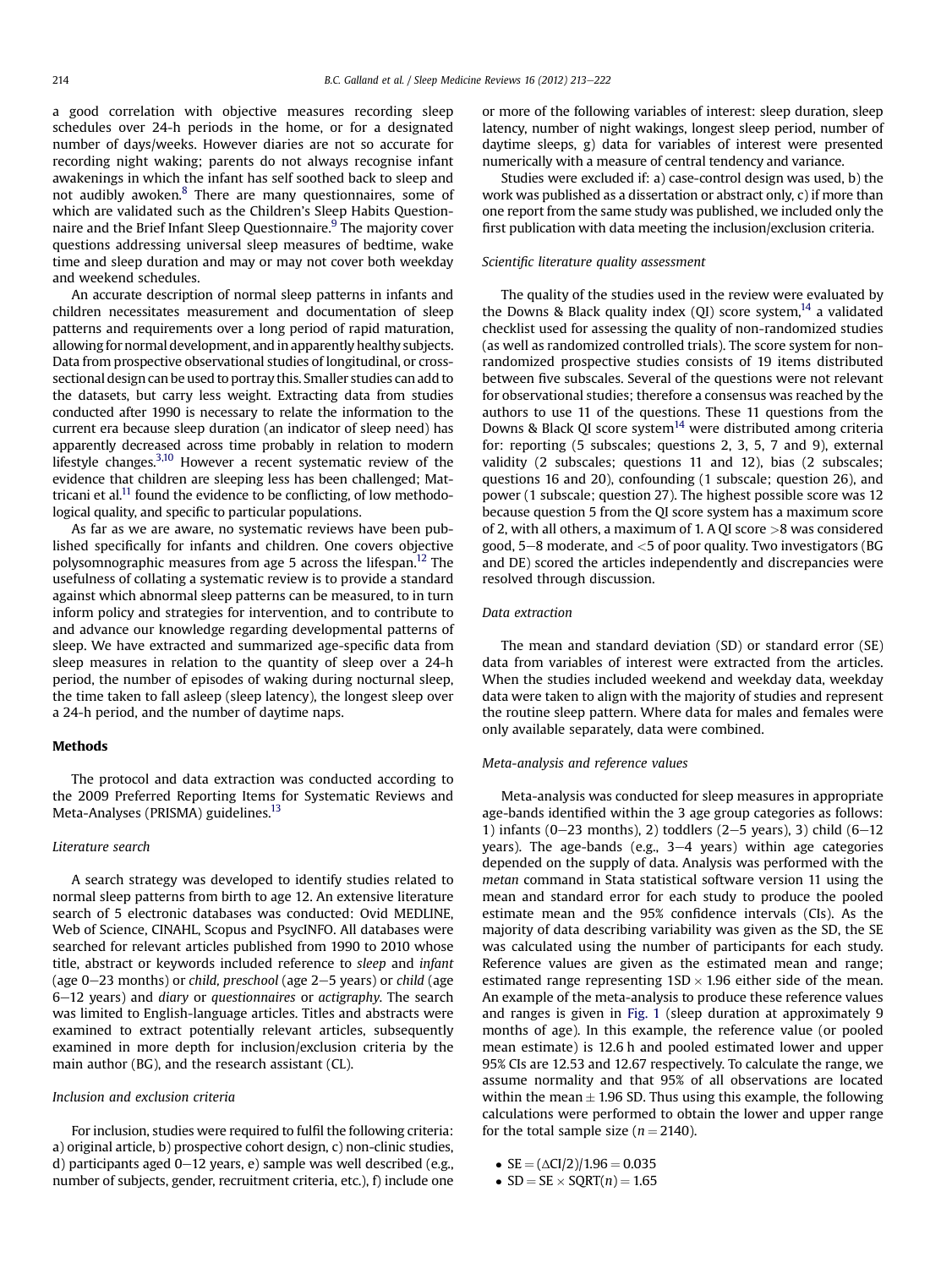<span id="page-2-0"></span>

| Ref# | Age<br>(months) | Study<br><b>Numbers</b> |    |           | Mean     | 95% Confidence<br>Interval | % Weight |
|------|-----------------|-------------------------|----|-----------|----------|----------------------------|----------|
| 55   | $6 - 12$        | 517                     | o  |           | 11.88    | (11.74, 12.01)             | 23.38    |
| 62   | 9               | 89                      |    |           | 13.00    | (12.68, 13.31)             | 4.75     |
| 65   | $7 - 12$        | 134                     |    | ₩         | $-13.40$ | (13.01, 13.79)             | 3.04     |
| 66   | 9               | 41                      | Ð  |           | 12.41    | (12.09, 12.73)             | 4.47     |
| 71   | 8               | 114                     |    | $\bullet$ | 13.00    | (12.82, 13.18)             | 13.70    |
| 49   | $9 - 11$        | 715                     |    |           | 12.80    | (12.67, 12.93)             | 28.37    |
| 76   | 9               | 530                     |    |           | 12.69    | (12.55, 12.83)             | 22.29    |
|      |                 | Total $n = 2140$        |    |           | 12.60    | (12.53, 12.67)             | 100.00   |
|      |                 | 11                      | 12 | 13        | 14       |                            |          |

Fig. 1. A forest plot example of the meta-analysis using data from 7 studies to calculate the pooled mean estimate for sleep duration at approximately 9 months of age; heterogeneity test:  $l^2 = 96.1\%$ ,  $P < 0.0001$ .

- lower range  $=$  mean  $-1.96 \times SD = 9.36$
- upper range = mean  $+1.96 \times SD = 15.84$

The QI score was not considered in the weighting for metaanalysis, rather metan creates its own weighting based on the inverse of the variance. Where the study data from a longitudinal study appeared more than once in the meta-analysis, we opted to take the first set of data within the longitudinal study, to avoid bias from an individual study contributing more than once to a dataset. Datasets excluded in the meta-analysis are denoted by an asterisk in the relevant Tables. For example, the study of Iglowstein et al.<sup>15</sup> contributes sleep duration data to the meta-analysis for each year from 6 to 12 years; the meta-analysis for  $6-12$  years incorporated the age 6 data only. A meta-regression of sleep duration was conducted using the metareg command in Stata for variables of interest; namely year of study publication and ethnic origin of study (predominantly Asian versus Caucasian/non-Asian).

## Overall age-related trends

To describe age-related trends, the mean data were plotted for 4 sleep variables showing developmental trends (sleep duration, number of night wakings, longest sleep period and number of daytime naps). Weighted regression (weighted by 1/SE) was used to explore the relationship between the different outcomes and age. Fractional polynomials were used to calculate a non-linear relationship with age using the *fracpoly* command in Stata. As for the meta-analyses, where the study data from a longitudinal study appeared more than once, we took the first set of data to avoid bias by overweighting.

## Results

## Database searches

The search criteria from all databases (with duplicates eliminated) rendered 2114 articles [\(Fig. 2\)](#page-3-0). Of those, 195 were deemed to be of potential interest and downloaded to examine and apply the more stringent inclusion/exclusion criteria. One hundred and fortyfive articles were excluded, leaving 50 articles for review. Reasons for exclusion are listed in [Fig. 2.](#page-3-0) During data extraction, a further 16 were excluded because age ranges were too wide or articles contained actigraphy data only that was subsequently excluded because of limited data for a meta-analysis. Data were captured by longitudinal design in 10 studies, and by cross-sectional design in 24. Three authors were contacted to obtain more numerical data, successful in two<sup>76,8</sup> with the data from one subsequently published.<sup>46</sup>

## Articles reviewed

[Table 1](#page-4-0) summarizes the important aspects of the 34 articles included in this review. All studies recruited males and females; two did not supply a breakdown. In the majority, gender was evenly distributed (median M: $F = 1.07$ ). The review includes studies from 18 different countries. Higher points on the QI scale reflected a superior quality of investigation but did not negate data accuracy. Twenty-seven were considered good quality based on the criteria, with 6 of moderate quality and 1 of poor quality.

## Sleep duration

Sleep duration was the most common sleep measure and was found in 82% of the articles, the majority from questionnaire data. Meta-analyses were conducted within age-bands for: infant  $\langle$  <2 months, 3 months, 6 months, 9 months, 1 year, 18 months and 2 years); toddler/preschool  $(2-3$  and  $4-5$  years); child  $(6, 7, 8, 9, 10, 10)$ 11 and 12 years), the results of which appear in [Table 2](#page-5-0). [Fig. 3](#page-5-0) illustrates a wide range in sleep duration in young infants and the inverse relationship between age and sleep duration with less variation around ages 5-6 through to age 12. The paucity of data around the toddler age group is evident. [Fig. 4a](#page-6-0) plots the raw data for sleep duration (in hours) by age (years) for the best-fit fractional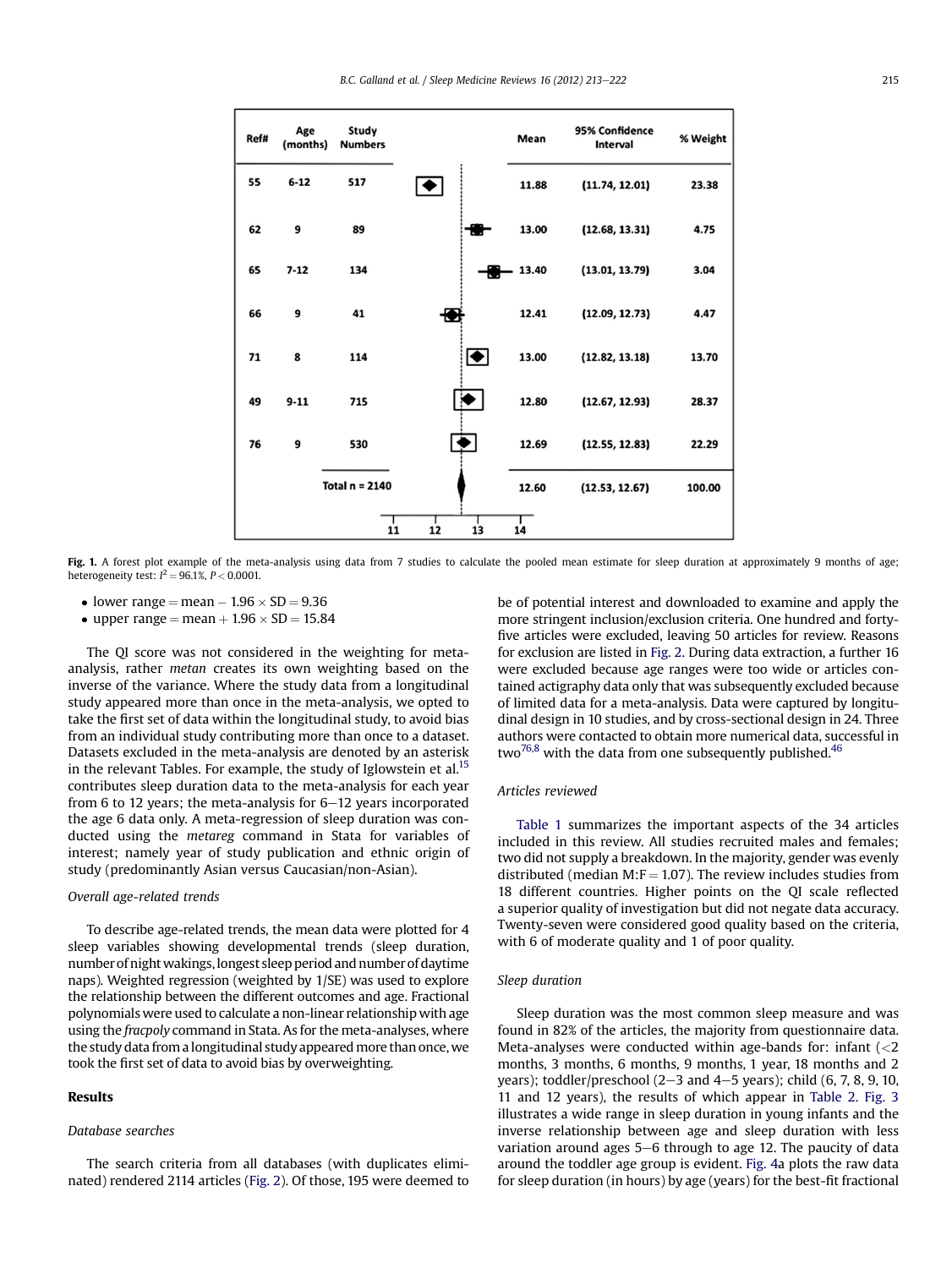<span id="page-3-0"></span>

Fig. 2. Flow chart indicating the results of the systematic review with inclusions and exclusions.

polynomial regression model. The best-fit equation shown, calculates the decline in sleep duration at approximately 10.5 min per month between 1 and 6 months of age, slowing to 5.4 min per month between 7 and 12 months. Between 1 and 4 years, sleep duration declines at the rate of 7.8 min per year, and from 5 years to 12 years, at the rate of approximately 5.9 min per year.

Meta-regression analysis for sleep duration by year of publication produced no significant results, whereas cross-cultural analyses using country of origin did; sleep duration of children over the  $0-12$  year age range was shorter in the studies from predominantly Asian countries/regions (38 data points) compared to predominantly Caucasian/non-Asian countries (53 data points) by 59.4 min [95% CI, 7–111 min ( $p = 0.025$ )].

## Number of night wakings

The number of night wakings was extracted from the "infant only" data in age-bands of  $0-2$  months,  $3-6$  months,  $7-11$  months and  $1-2$ years [\(Table 3](#page-6-0)). Ten studies contributed to the 21 strong dataset with all except one from cross-sectional studies. There was not enough data to combine beyond age 2. The best-fit equation for the number of night wakings over the first 24 months is given in [Fig. 4b](#page-6-0) showing a decline in frequency from 1 month to 6 months at the rate of 0.33 wakes per month; 0.04 per month from 7 to 12 months, and 0.01 night wakings per month from 13 to 24 months. Data were highly variable but nevertheless showed an inverse relationship with age.

## Sleep latency

Data were summarized according to infant category ([Table 3\)](#page-6-0) producing an average value of 19 min, but because only 2 studies contributed data beyond this age, values for toddler and child categories were not analysed. Individual studies reported mean sleep latencies for age  $3-4$  years<sup>[55](#page-9-0)</sup> (17 min),  $3-5$  years<sup>[38](#page-9-0)</sup> (17.4 min) and  $5-6$  years<sup>[55](#page-9-0)</sup> (16 min).

## Longest sleep period overnight

Data were available only across the infant age-bands of  $0-5$ months, and  $6-24$  months. Of all the sleep measures, this yielded the least amount of data, but nevertheless showed a trend for sleep to become consolidated with increasing age. Reference values for the longest sleep period increased from 5.8 to 8.4 h across these 2 age-bands ([Table 3](#page-6-0)). The best-fit equation for the longest sleep period (LSP; h) over the first 24 months is shown in [Fig. 4](#page-6-0)c. The longest sleep period increased from 1 month to 6 months at the rate of 39 min per month, slowing to 9.9 min per month from 7 to 12 months, and 5.1 min per month from 13 to 24 months.

## Number of daytime naps

These data were confined to the infant age group producing agebands for  $0-5$  months,  $6-11$  months and  $1-2$  years of age ([Table 3\)](#page-6-0). Three studies contributed to the full dataset with mainly crosssectional data. The best-fit equation for the number of daytime naps over the first 24 months is illustrated in [Fig. 4d](#page-6-0). The number of naps from 1 month to 6 months decreased at the rate of 0.28 per month, from 7 to 12 months, 0.1 per month, and from 13 to 24 months, 0.09 per month.

## Discussion

The main purpose of this systematic review was to provide mean reference values for normative sleep patterns in children from 0 to 12 years. Because the meta-analysis combined data from different countries and cultures, the reference values should be considered as international norms, rather than culture-specific norms. The quality of the data reported here cannot go beyond the quality of the individual studies included, and therefore cannot fully represent all studies published, as many did not reach our inclusion criteria. The results, we believe, will be useful in guiding an assessment of what is the normal range for each of the sleep measures at any given age. The line equations provide a summary of the age-related trends.

Sleep measures were assessed at one time point in the majority of studies. Although single measures of exposure may not accurately capture the changing patterns over time, developmental patterns were strongly evident. Large longitudinal studies provide the richest source of data for describing the evolution of normative sleep patterns within one population; 10 were included in this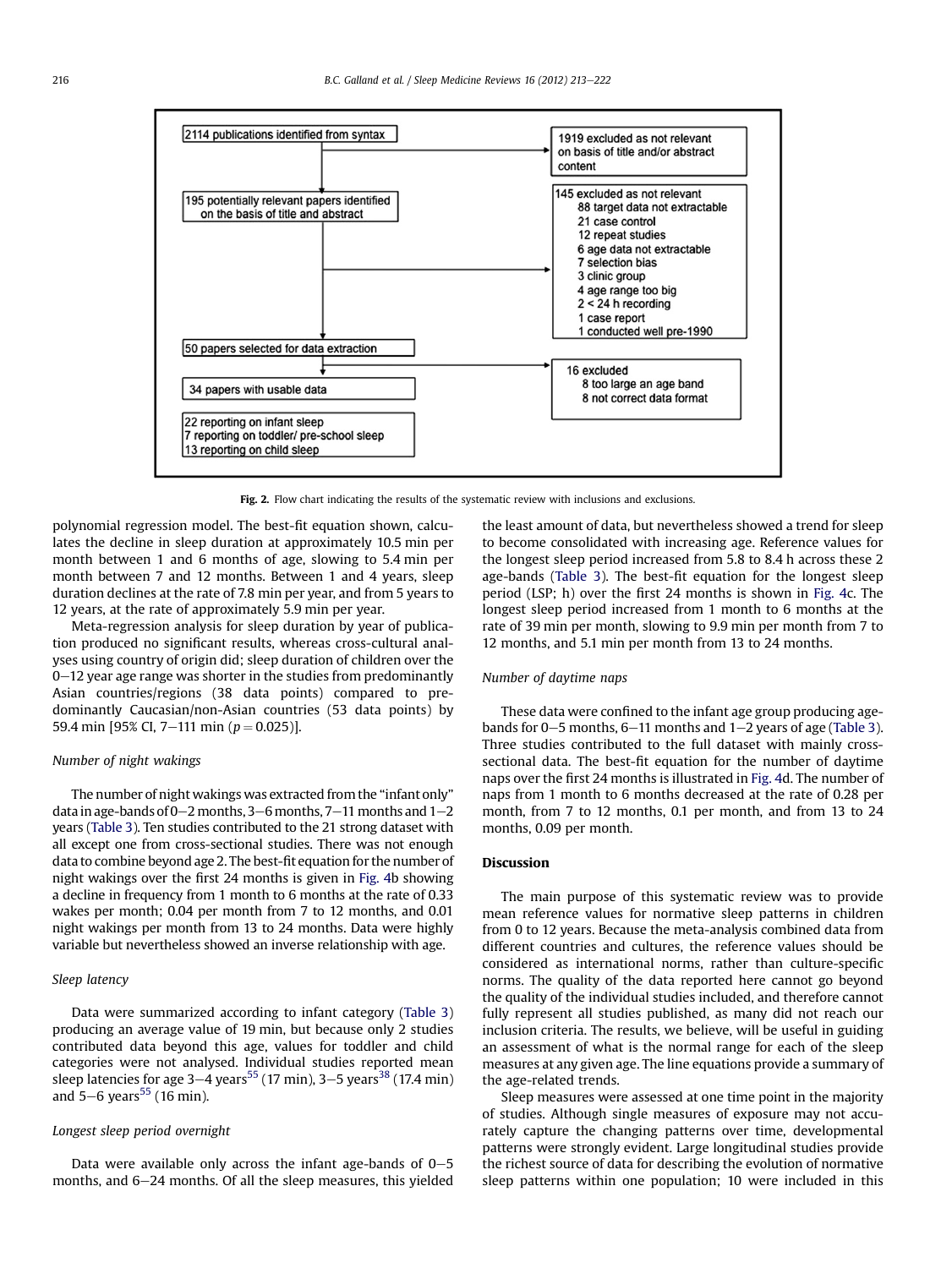<span id="page-4-0"></span>

| Table 1                                                                         |
|---------------------------------------------------------------------------------|
| Description of the studies included for each age range and quality index score. |

| First author,           | Year  | Country       | Study         | M: F                     | Age                    |                  |                    | Measure | Design      | Variables  | Quality                     |
|-------------------------|-------|---------------|---------------|--------------------------|------------------------|------------------|--------------------|---------|-------------|------------|-----------------------------|
| reference<br>number     |       |               | numbers       |                          | $0 - 23$ months        | $2-5$ years      | $6-12$ years       |         |             |            | index<br>score <sup>a</sup> |
| Walker <sup>54</sup>    | 1994  | Australia     | 21            | 1.1                      | 1 week, 8 weeks        |                  |                    | D       | L           | SD         | $\overline{4}$              |
| Ottaviano <sup>55</sup> | 1996  | Italy         | 2889          | 1.11                     | $1-5$ months,          |                  |                    | Q       | X           | SD, SL     | 6                           |
|                         |       |               |               |                          | $6-12$ months,         |                  |                    |         |             |            |                             |
|                         |       |               |               |                          | $1-2$ years            |                  |                    |         |             |            |                             |
| Matthey <sup>56</sup>   | 2001  | Australia     | $\approx$ 158 | $\overline{\phantom{m}}$ | 6 weeks, 6 months      |                  |                    | Q       | L           | NW,DN      | $\overline{7}$              |
| Iglowstein <sup>3</sup> | 2003  | Switzerland   | 493           | 1.13                     | 6 months, 9 months,    | 3,4 years        | 6,7,8,9,10,        | Q       | L           | SD         | $\overline{7}$              |
|                         |       |               |               |                          | 1 year, 1.5 years      |                  | $11,12$ years      |         |             |            |                             |
| Liu <sup>57</sup>       | 2003  | China         | 517           | 0.89                     |                        |                  | 7,8,9,10,11 years  | Q       | X           | SD         | 8                           |
| Harrison <sup>58</sup>  | 2004  | U.K.          | 56            | 0.87                     | 6 weeks, 9 weeks,      |                  |                    | D       | L           | SD         | 6                           |
|                         |       |               |               |                          | 12 weeks               |                  |                    |         |             |            |                             |
| Spilsbury <sup>59</sup> | 2004  | U.S.A         | 755           | 1.01                     |                        |                  | $8,9,10-11$ years  | Q       | X           | SD         | 10                          |
| $Ng^{60}$               | 2005  | Hong Kong     | 3047          | 0.99                     |                        |                  | 6,7,8,9,10,        | Q       | X           | SD         | $\overline{7}$              |
|                         |       |               |               |                          |                        |                  | 11,12 years        |         |             |            |                             |
| Fazzi <sup>61</sup>     | 2006  | Italy         | 50            | 1.17                     | $10 - 39$ months       |                  |                    | Q       | X           | NW, SL     | 5                           |
|                         |       |               |               |                          | $(1.9 \text{ years})$  |                  |                    |         |             |            |                             |
| Montgomery-             | 2006  | U.S.A         | 944           | 1.13                     | $<$ 1,1,2,6,9,12,      |                  |                    | Q       | X           | SD, NW,    | 9                           |
| Downs <sup>62</sup>     |       |               |               |                          | 18 months              |                  |                    |         |             | DN         |                             |
| BaHammam <sup>63</sup>  | 2006  | Saudi Arabia  | 1012          | 1.02                     |                        |                  | $5 - 6,7,8,9$      | Q       | X           | SD         | $\overline{7}$              |
|                         |       |               |               |                          |                        |                  | $10,11$ years      |         |             |            |                             |
| Sampei <sup>64</sup>    | 2006  | Japan         | 117           | 0.48                     |                        |                  | $5-6$ years        | Q       | X           | SD         | 5                           |
| Chaput <sup>48</sup>    | 2007  | Canada        | 422           | 1.0                      |                        |                  | 6.6 years          | Q       | X           | SD         | 6                           |
| Chou <sup>65</sup>      | 2007  | Taiwan        | 506           | 1.17                     | $0 - 6, 7 - 12,$       |                  |                    | Q       | X           | SD         | $\overline{7}$              |
|                         |       |               |               |                          | $13-24$ months         |                  |                    |         |             |            |                             |
| De Leon <sup>66</sup>   | 2007  | U.S.A.        | 41            | 1.73                     | 9 months               |                  |                    | D       | X           | SD. NW     | 6                           |
| Dollman <sup>11</sup>   | 2007  | Australia     | 510           | 1.04                     |                        |                  | $10 - 12$ years    | Q       | X           | SD         | $\overline{7}$              |
| Li <sup>67</sup>        | 2007  | China         | 19,299        | 0.94                     |                        |                  | $5 - 6, 7, 8, 9,$  | Q       | X           | <b>SD</b>  | 9                           |
|                         |       |               |               |                          |                        |                  | 10,11 years        |         |             |            |                             |
| Meijer <sup>68</sup>    | 2007  | Netherlands   | 107           | 1.06                     | 2,7 weeks              |                  |                    | Q       | L           | <b>NW</b>  | 8                           |
| O'Connor <sup>69</sup>  | 2007  | U.K.          | 11,490        | $\approx 1.0$            | 6,18 months            |                  |                    | Q       | L           | SD, NW     | 10                          |
| Russo <sup>70</sup>     | 2007  | Italy         | 1073          | 1.03                     |                        |                  | 8,9,10,11,12 years | Q       | X           | SD         | 7                           |
| Kelmanson <sup>71</sup> | 2008  | Russia        | 114           | 0.78                     | 2,8 months             |                  |                    | Q       | L           | SD         | 8                           |
| Spruyt <sup>72</sup>    | 2008  | Australia     | 20            | 1.86                     | 3,6,12 months          |                  |                    | D       | L           | SD         | 6                           |
| Werner <sup>73</sup>    | 2008  | U.S.A.        | 50            | 1.27                     |                        |                  | 5.9 years          | Q, D    | X           | SD         | $\overline{7}$              |
| Mindell <sup>74</sup>   | 2009A | U.S.A.        | 206           | 0.84                     | $7-18$ months          | $18 - 36$ months |                    | O, D    | X           | NW, LSP.   | $\overline{7}$              |
|                         |       |               |               |                          |                        |                  |                    |         |             | <b>SL</b>  |                             |
| Mindell <sup>38</sup>   | 2009  | U.S.A.        | 1473          | 1.04                     | $0-11$ months          | $1-3$ years,     |                    | Q       | X           | <b>SL</b>  | $\overline{7}$              |
|                         |       |               |               |                          |                        | $3-5$ years      |                    |         |             |            |                             |
| Sadeh <sup>49</sup>     | 2009  | U.S.A./Canada | 5006          | 1.07                     | $0 - 2, 3 - 5, 6 - 8,$ | $2-3$ years      |                    | Q       | X           | SD, NW,    | $\overline{7}$              |
|                         |       |               |               |                          | $9 - 11,12 - 17,$      |                  |                    |         |             | LSP, DN    |                             |
|                         |       |               |               |                          | $18-23$ months         |                  |                    |         |             |            |                             |
| Thomas <sup>75</sup>    | 2009  | U.S.A.        | 20            | 1.85                     | $4-10$ weeks           |                  |                    | D       | X           | SD, LSP    | 6                           |
| Tikotzky <sup>18</sup>  | 2009  | Israel        | 85            | 1.5                      | 6 months               |                  |                    | O, D    | L           | SD, NW,    | 7                           |
| Xiao-Na <sup>76</sup>   | 2009  | China         | 14,883        | 1,1                      |                        | 2,3,4,5 years    |                    |         | X           | SL<br>SD   | 8                           |
|                         |       |               |               |                          | $<$ 1,2,3,6,9,         |                  |                    | Q       |             |            |                             |
| Tikotzky <sup>19</sup>  | 2010  |               | 96            | 1.82                     | 12,18 months,          |                  |                    | D       | X           | <b>NW</b>  | 8                           |
| Iwasaki <sup>77</sup>   | 2010  | Israel        | 47            |                          | $1,6,12$ months        |                  |                    |         | X           | SD, NW,    | 6                           |
|                         |       | Japan         |               | 1.35                     |                        | 5 years          |                    | Q, D    |             | SL         |                             |
| Canet <sup>78</sup>     | 2010  |               | 321           | 1.13                     |                        |                  | $7-8$ years,       | D       | X           | SD         | $\overline{7}$              |
|                         |       | Spain         |               |                          |                        |                  | $9-10$ years,      |         |             |            |                             |
|                         |       |               |               |                          |                        |                  | $11-12$ years      |         |             |            |                             |
| $Seo^{79}$              | 2010  | Korea         | 3639          | 1.01                     |                        |                  | 7,8,9,10,          | Q, D    | X           | SD         | 8                           |
|                         |       |               |               |                          |                        |                  | $11,12$ years      |         |             |            |                             |
| Henderson <sup>8</sup>  | 2010  | New Zealand   | 75            | 1.32                     | 1,2,3,4,5,6,7,8,9,10,  |                  |                    | D       | $\mathbf L$ | <b>LSP</b> | 6                           |
|                         |       |               |               |                          | 11,12 months           |                  |                    |         |             |            |                             |
|                         |       |               |               |                          |                        |                  |                    |         |             |            |                             |

D, diary; DN, daytime naps; L, longitudinal study design; LSP, longest sleep period; NW, night waking; Q, questionnaire; SD, sleep duration; SL, sleep latency; X, cross-sectional design.

<sup>a</sup> Quality index score was based on a scale of  $0-12$ ; see text for explanation.

report. However we could not combine longitudinal data within a single meta-analysis because the studies add bias by representing data from the same population at different time-points. Three of the five measures extracted mainly pertained to infant sleep, so not surprisingly the articles covering this age category were strongly represented (21 of the 34 articles). Reference values provided here combine studies covering large sectors of healthy populations. Though the majority will represent infants and children with nonproblematic sleep, the prevalence of sleep problems (as assessed by

parents) can be up to 30% in these age groups.<sup>16,17</sup> Two infant studies screened out sleep-related breathing problems[.18,19](#page-8-0)

#### Sleep duration

The variability of reported sleep duration in the young is seen in the wide range of values in infancy. A strong inverse relationship with age was evident with the fastest rate of decline seen over the first 6 months of life. Most studies presented sleep duration as the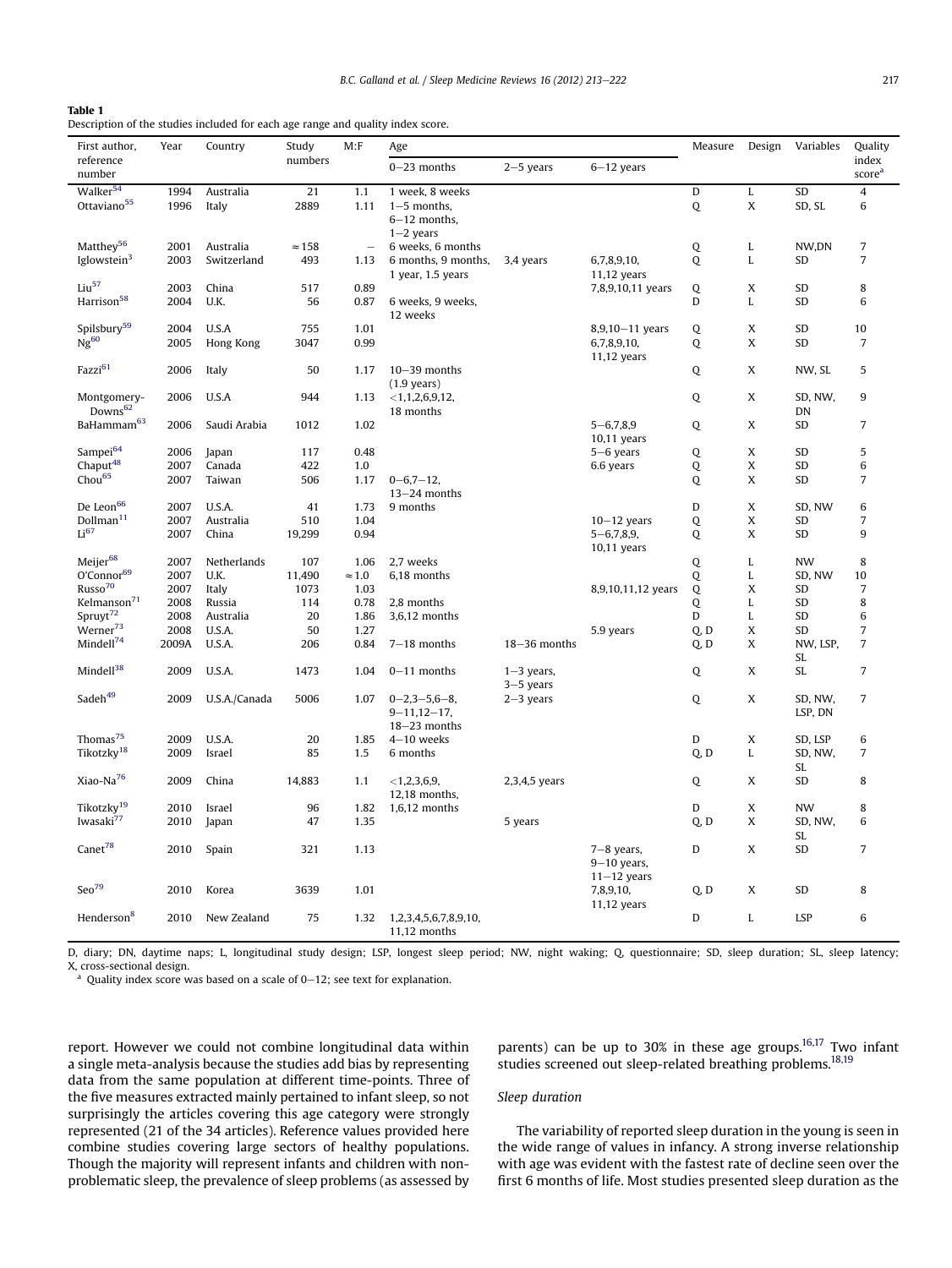<span id="page-5-0"></span>Table 2 Summary data for sleep duration (hours/24 h) across age-bands and age category.

| Age-band or<br>category | Reference number                               | Mean | Lower<br>limit | Upper<br>limit |
|-------------------------|------------------------------------------------|------|----------------|----------------|
| $0 - 2$ months          | 54, 62, 76, 49, 18, 58,<br>75, 54*, 63, 71, 76 | 14.6 | 9.3            | 20.0           |
| $\approx$ 3 months      | 58 <sup>*</sup> , 72, 49, 76                   | 13.6 | 9.4            | 17.8           |
| $\approx$ 6 months      | 3, 62, 69, 72, 49, 76, 19                      | 12.9 | 8.8            | 17.0           |
| $\approx$ 9 months      | 55, 62, 65, 66, 71 <sup>*</sup> , 49, 76       | 12.6 | 9.4            | 15.8           |
| $\approx$ 12 months     | 3 <sup>*</sup> , 62, 72, 49, 76, 19            | 12.9 | 10.1           | 15.8           |
| $1-2$ years             | 55, 3, 62, 65, 69, 49, 76,<br>62.76            | 12.6 | 10.0           | 15.2           |
| All infants             | All above excluding *                          | 12.7 | 9.0            | 16.3           |
| $2-3$ years             | 3, 62, 76, 65, 69, 49, 3, 76                   | 12.0 | 9.7            | 14.2           |
| $4-5$ years             | $3^*$ , 76, 76                                 | 11.5 | 9.1            | 13.9           |
| All toddlers            | All above excluding *                          | 11.9 | 9.9            | 13.8           |
| $\approx$ 6 years       | 3, 60, 63, 64, 48, 67                          | 9.7  | 8.1            | 11.4           |
| $\approx$ 7 years       | 3, 57, 60, 63, 67, 79                          | 9.4  | 7.9            | 10.9           |
| $\approx$ 8 years       | 78, 3, 57, 59, 60, 63, 67,<br>70.79            | 9.3  | 7.8            | 10.8           |
| $\approx$ 9 years       | 3 <sup>*</sup> , 57, 59, 60, 63, 67, 70, 79    | 9.3  | 7.8            | 10.8           |
| $\approx$ 10 years      | 78, 3, 57, 59, 60, 63, 67,<br>70.79            | 9.1  | 7.6            | 10.7           |
| $\approx$ 11 years      | 3, 57, 60, 63, 11, 67, 70, 79                  | 9.0  | 7.3            | 10.6           |
| $\approx$ 12 years      | 78, 3*, 60, 63, 70, 79                         | 8.9  | 7.3            | 10.4           |
| All children            | All above excluding *                          | 9.2  | 7.6            | 10.8           |

\* Datasets not included in the "All" age category meta-analysis because the data came from longitudinal studies. See text for explanation.

number of hours over a 24-h period, with only 2 studies presenting the data as a percentage. Disappointingly, many research articles collected sleep duration data, but were excluded because the values were not reported numerically. For example, sleep duration was often subdivided categorically and some articles were rejected because they reported data by education grade rather than age.

Sleep duration in school-aged children is influenced by the start of the school day[.20](#page-8-0) Weekday data were used for consistency, rather than the weekend data that includes variable "catch-up" sleep. Weekend/weekday differences however are more evident in adolescence where a strong preference for staying up later in the evening occurs as a function of both biology and environment, particularly so for males.<sup>[21](#page-8-0)</sup> Bedtimes and wake up times would be useful for cross-cultural analyses as predominantly Asian countries have been shown to have shorter sleep duration due to later bedtimes.<sup>[22](#page-8-0)</sup> Ethnic differences in relation to sleep duration are discussed later. Sleep duration data came from parental sleep diaries and questionnaires and therefore the data are subjective. More objective measures of sleep duration from actigraphy report variations of between 14 and 50 min less sleep compared with parental report (in children and infants respectively).<sup>[23,24](#page-8-0)</sup>

The importance of measuring sleep duration and indicators for disrupted sleep is reflected in the literature. Cross-sectional studies show that inadequate quality or quantity of sleep in children can have negative impacts on daytime function with respect to behaviour, $25$  cognitive development $26$  and academic performance, $^{27}$  $^{27}$  $^{27}$  and can predispose children to more accidental injury.<sup>[28](#page-8-0)</sup> Developmental trajectories link sleep problems at early ages with later behavioural and emotional problems<sup>[29](#page-8-0)</sup> and some aspects of poorer neuropsychological functioning in adolescence.<sup>[30,31](#page-8-0)</sup> Several cross-sectional and longitudinal studies have linked short sleep duration and sleeping problems with obesity<sup>[23,32,33](#page-8-0)</sup> including a recent longitudinal study from this laboratory that has shown that children who do not get enough sleep (measured objectively) are at increased risk of becoming overweight, even after adjusting for multiple confounders.<sup>[34](#page-9-0)</sup> Furthermore, during 6 years of observing 156 school children, investigators found that blood pressure was elevated in those who regularly had a shorter-thanaverage sleep duration compared with those who regularly had longer sleep.<sup>[35](#page-9-0)</sup> However recent studies have provided evidence showing no link between short sleep duration and obesity.  $36,37$ 

#### Night wakings

Night wakings and prolonged sleep onset impair sleep consolidation and shorten sleep. A developmental trend towards reduced night waking from birth to 2 years of age was shown but night waking produced the most variable data of all measures. Mindell et al.<sup>[22](#page-8-0)</sup> report no differences between predominantly Asian and predominantly Caucasian cultures in relation to night waking, but show a developmental trend of reduced night waking from 0 to 3 years. Their data were collated from a large cross-cultural survey. We were unable to incorporate their data into our meta-analysis due to the lack of detailed information around study numbers for the smaller age groups. A clear omission from nearly all the datasets on night waking in infants was a breakdown by type of feeding. Breastfeeding has been associated with a higher frequency of awakenings.  $38,39$ Place of sleep was also omitted. Bedsharing has been linked to poorer infant sleep patterns when practiced sporadically, $4$  however other studies have found bedsharing does not influence the quality or quantity of infant or maternal sleep when practiced habitually. $40-42$  $40-42$  A more robust measure of night waking is derived from actigraphy as parental report may not identify some night waking. The values in this report derive purely from parental report.



Fig. 3. Plot of the sleep duration data across age categories from all the studies reviewed for this variable. Data are presented as the mean  $\pm$  1.96 SD.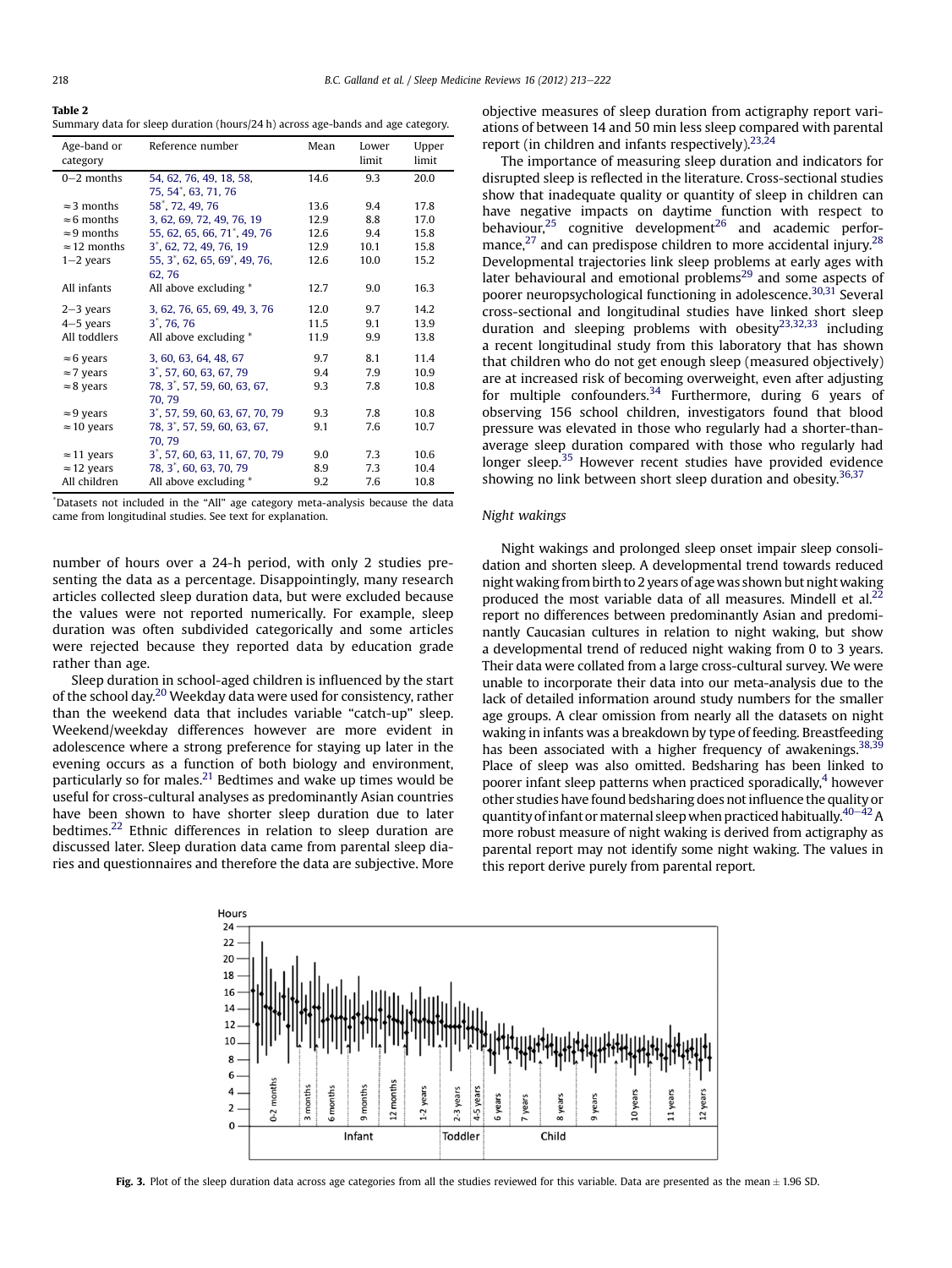<span id="page-6-0"></span>

Fig. 4. Scatterplots of sleep duration (A) and age (0-12 years), the number of night wakings (B), longest sleep period (C), the number of daytime naps (D) and age (0-24 months), with the fitted best estimate equations for each sleep variable.

#### Sleep latency

We found sleep latency was on average, 19 min in infants aged  $0-2$  years and 17 min in 3–12 year-olds. Two studies covering toddler and early child age groups reported similar sleep latencies.[38,55](#page-9-0) Unlike other variables, an age trend was not expected.

## Table 3

Summary data for four sleep variables across age-bands and by age category in infants.

| Variable                        | Age-band<br>or category              | Reference number                      |     | Mean Lower<br>limit | Upper<br>limit |
|---------------------------------|--------------------------------------|---------------------------------------|-----|---------------------|----------------|
| Night wakings $(\#)$ 0-2 months |                                      | 56, 62, 68, 49,                       | 1.7 | $\Omega$            | 3.4            |
|                                 | $3-6$ months                         | 76, 18<br>56, 62, 69, 49,<br>76.19    | 0.8 | $\Omega$            | 3.0            |
|                                 |                                      | 7-11 months 25, 62, 66, 49, 76        | 1.1 | $\Omega$            | 3.1            |
|                                 | $1-2$ years                          | 61, 62, 69 $^*$ , 74,                 | 0.7 | $\Omega$            | 2.5            |
|                                 |                                      | 49.76                                 |     |                     |                |
|                                 | All infants                          | All above excluding *                 | 0.8 | 0                   | 2.9            |
| Sleep latency<br>(min)          | All infants<br>$(0-2 \text{ years})$ | 19, 55, 19, 38, 55,<br>19, 74, 55, 61 | 19  | $\Omega$            | 43             |
| Longest sleep                   | $0-5$ months                         | 49, 75, 49, 8                         | 5.7 | 1.8                 | 9.6            |
| period (h)                      | 6–24 months                          | 49, 49, 74, 49, 49, 8 <sup>*</sup>    | 8.3 | 3.0                 | 13.7           |
|                                 | All infants                          | All above                             | 7.1 | 2.3                 | 11.8           |
| Daytime naps $(\#)$             | $0-5$ months                         | 56, 49, 62, 62, 49                    | 3.1 | 1.2                 | 5.0            |
|                                 | $6-11$ months                        | 56, 62, 49, 62, 49                    | 2.2 | 0.9                 | 3.5            |
|                                 | $1-2$ years                          | 62, 62, 49, 62,                       | 1.2 | 0.4                 | 2.1            |
|                                 |                                      | 49.63                                 |     |                     |                |
|                                 | All infants                          | All above excluding *                 | 1.7 | 0.6                 | 2.8            |

\* Datasets not included in the "All" age category meta-analysis because the data came from longitudinal studies. See text for explanation.

Ohayon et al.<sup>[12](#page-8-0)</sup> report slightly shorter average times through metaanalysis of objective measures, with no change in sleep latency between child and adolescent age groups. Sleep latency is an important measure because up to 16% of parents of school-aged children report their child has difficulty falling asleep and this will shorten sleep duration, because for most children wake up times are governed by the start of the school day. Sleep latency is strongly related to the homeostatic sleep pressure that has built since the last sleep period, and is influenced by many factors including the level of daytime exercise in children.<sup>43</sup> However sleep latency is a difficult measure to obtain reliably because it is over a short percentage of the 24-h day, and requires objective measures to record accurately as the difference between the exact time of going to bed (or more precisely, settling for sleep) and exact time of sleep onset. Parental reports tend to overestimate true sleep latency compared to objective measures of polysomnography.<sup>[44](#page-9-0)</sup>

## Longest sleep period

The longest sleep period measure yielded the least amount of data (4 studies, 10 datasets) but developmental trends moving towards lengthier "longest sleep periods" with age were evident. Within the first six months postpartum, most infants develop the ability to sustain longer episodes of sleep and begin to consolidate sleep towards the nighttime, taking on a sleep pattern similar to adults.<sup>[45](#page-9-0)</sup> To define sleep consolidation, Henderson et al.<sup>46</sup> consider the longest sleep period as a measure of an infant's physiological capacity to sustain a long period of unbroken sleep. They recently introduced a new definition referring to the longest self-regulated sleep period (LSRSP) i.e., the longest period of behavioural quietude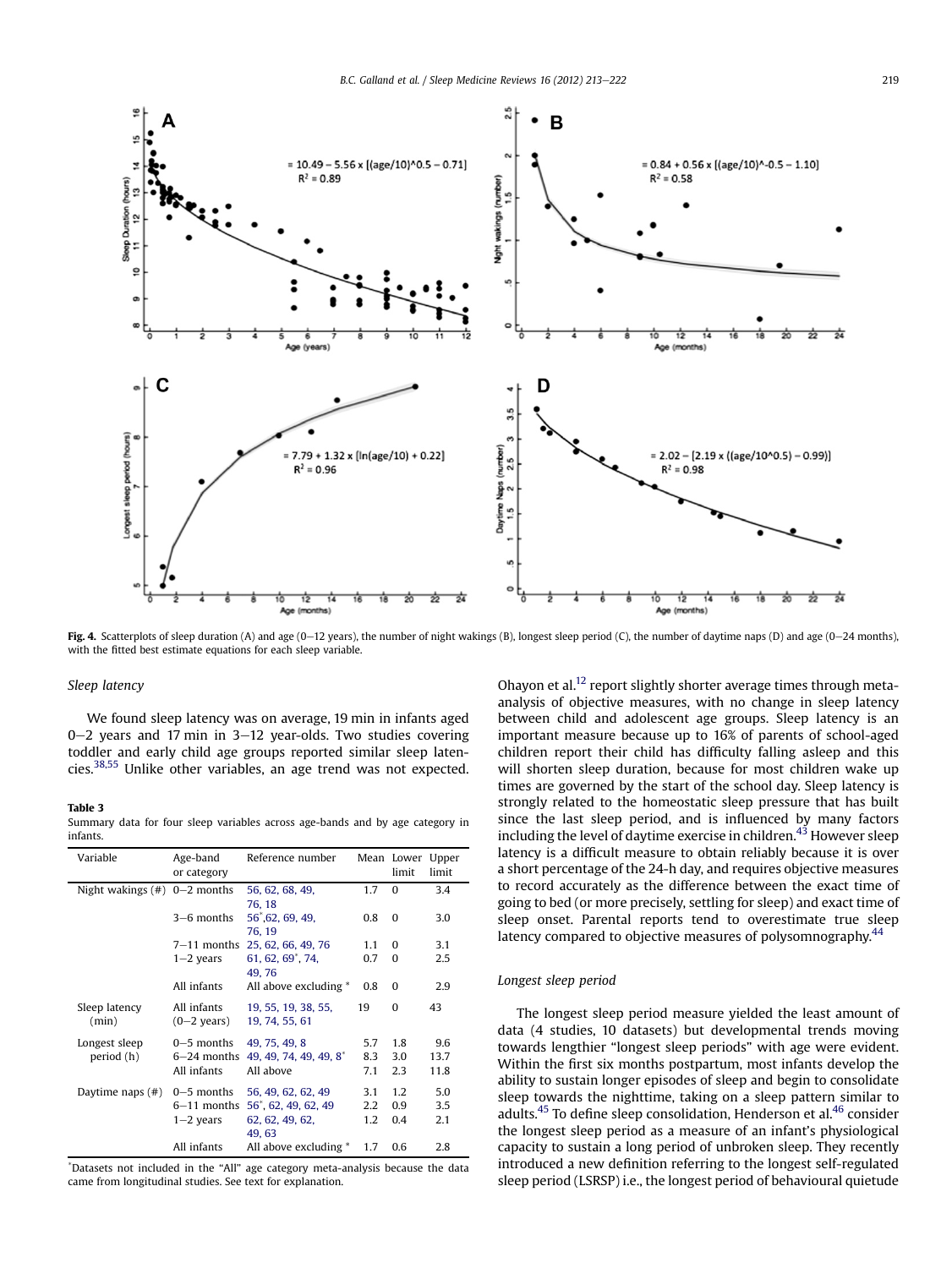that includes the longest sleep period together with periods of nocturnal wakings where the infant transitions back to sleep without assistance. The LSRSP can only be obtained reliably with objective measures but has more scope for defining an infant's selfregulation of sleep-wake transition. The longest sleep period is not a variable of interest once nighttime consolidation has been reached; thus data beyond 2 years of age were rare. Again the lack of data on type of feeding is an important omission in these studies because breastfeeding has been linked to impaired sleep consolidation.[19,47,4](#page-8-0)

## Number of daytime naps

The number of daytime naps showed developmental trends up to the age of two. Like the longest sleep period, data were rare beyond the infant age range but most children discontinue daytime napping between  $\frac{3}{3}$  and  $\frac{5}{3}$  years of age.<sup>45</sup> In comparison with the survey results of Mindell et al.,  $^{22}$  the current review found a mean of 1.7 naps per day (SD = 0.6) in 0–2 year-olds, compared with 1.83 naps per day  $(SD = 1.08)$  in the survey results. The cross-cultural study reports no difference in the number of naps across cultures, suggesting this sleep measure has a more biological than cultural basis. There are more data available before 1990 for this sleep measure, but to be consistent across all ages, only data covering modern-day practices were included. The number of daytime sleeps, for example, may be prescribed by routine practices incorporated in early child daycare centres. These are considered modern-day practices.

#### Gender and ethnic differences

Gender differences were not considered as separate analyses because of the lack of data. Three studies did consider gender, [48,10,49](#page-9-0) all showing no significant difference in the sleep measures studied. One study excluded in the final selection, found no gender differences in sleep duration in children aged  $5-12$  years as measured by actigraphy.[50](#page-9-0) Gender differences in sleep timing are more apparent once children reach puberty[.21](#page-8-0) Ethnic differences were considered for sleep duration only in the context of the predominant culture of the study. In support of what some other studies have shown,<sup>[22,50](#page-8-0)</sup> sleep duration of predominantly Asian cultures was shorter over the  $0-12$  year age range (1 h less). A comparison of school-aged children between China and the USA found parents reported children in China went to bed later and woke up earlier and their sleep duration was 1 h shorter than children from the USA. $50$  We cannot ascertain if the difference we found relates more to one age category than another because the number of studies was not large enough to tease this out without losing statistical power. Furthermore, to look for any interaction effect requires linear data, which clearly the data are not. In the cross-cultural survey of  $0-3$  year-olds, Mindell et al.<sup>[22](#page-8-0)</sup> reported the widest difference in sleep duration between predominantly Asian and predominantly Caucasian cultures was 101 min shorter in the former (mean differences estimated at 42 min). These differences were related to later bedtimes rather than daytime sleep and they suggest a strong culturally based influence to nighttime sleep behaviours. Interestingly, their nighttime waking data, when broken down into small age groups, graphically displays more nighttime waking in Asian cultures within each age group, inferring less consolidated sleep in addition to shorter sleep overall. If this trend is real, it makes the link between shorter sleep within Asian cultures more interesting in terms of why? One would expect more consolidated sleep to be associated with shorter sleep. Is there perhaps also a biological need for less sleep within Asian cultures? Or are the differences purely culturally based, resulting in more problematic sleep within Asian children as some studies seem to suggest? $22,50$ Only in depth cross-cultural studies will be able to answer these questions. Our cultural findings are limited by not being able to include and control for demographic information, particularly socio-economic status (SES) within the analyses. One study has shown that race and SES of  $2-7$  year old children have independent relationships with sleep behaviour; independent of SES, African-American children slept less due to later bedtimes, but SES did play a role in reported sleep-related behaviour problems.<sup>[51](#page-9-0)</sup> As well as ethnic differences in sleep patterns, the influence of the dominant culture on sleep practices of immigrants also needs consideration.[5](#page-8-0)

## Limitations

There were some limitations to this review. The first was the balance in age categories and participant numbers. There were small numbers in the toddler/preschool age category which limited the strength of data for this age group. The numbers of participants included in each study was variable, but the metaanalysis controlled for this by applying a weighting in calculation of the estimated mean. Secondly, the measures were from subjective data. Reliance on parental reports has both strengths and inherent limitations. The strength is that these normal values are what parents will report and enquire as to whether they are "normal" or not. However, we know that parents' awareness of night wakings is largely influenced by the child's inclination to signal this (as in crying or calling for attention) and parents have been reported to overestimate sleep duration tending to report times for going to bed and rising, rather than times for going to sleep and waking. $23,52$  Thus, the biological significance of the findings of this review need to be validated against objective measures of the same sleep variables with actigraphy being the most likely tool to provide that measure in future studies. Thirdly, sometimes only a small number of studies could be included in the meta-analysis e.g., 4 studies were available for measures of the longest sleep period  $(0-5$  months). A recent study discussed the numbers of studies required before a meta-analysis for an outcome in a systematic review settles down around a final value reporting that it takes a median of 4 studies to get within 10% of the final point estimate.<sup>[53](#page-9-0)</sup> Finally, we were not in a position to make statements in regard to ethnic/cultural differences encountered in measures other than sleep duration in relation to country of origin.

## Conclusions

In conclusion, normative data across the infant/child lifespan is important to collate to know what is outside of normal; to assess sleep complaints, to deal accurately with sleep problems, or provide preventive advice. Furthermore, knowledge of the wide variation in normal, particularly in the very young is important for dealing with infant/child sleep problems. Knowledge of the differences between Asian and non-Asian cultures regarding 24 h sleep duration is also important. The upper and lower limits of the ranges for sleep variables given in [Tables 2 and 3](#page-5-0), represent cut-offs that would be useful in clinical practice. The data were collated from parental reports about their child, therefore do not represent the more accurate physiological measures of sleep obtained by polysomnography, actigraphy or videosomnography. The subjective measures were obtained from: 1) sleep questionnaires that provided information about one point in time, or gave historical data, or 2) sleep diaries that, if maintained for a few weeks, can aid investigations of a child's sleep problem by studying longitudinal sleep patterns, and can be used for assessing before- and after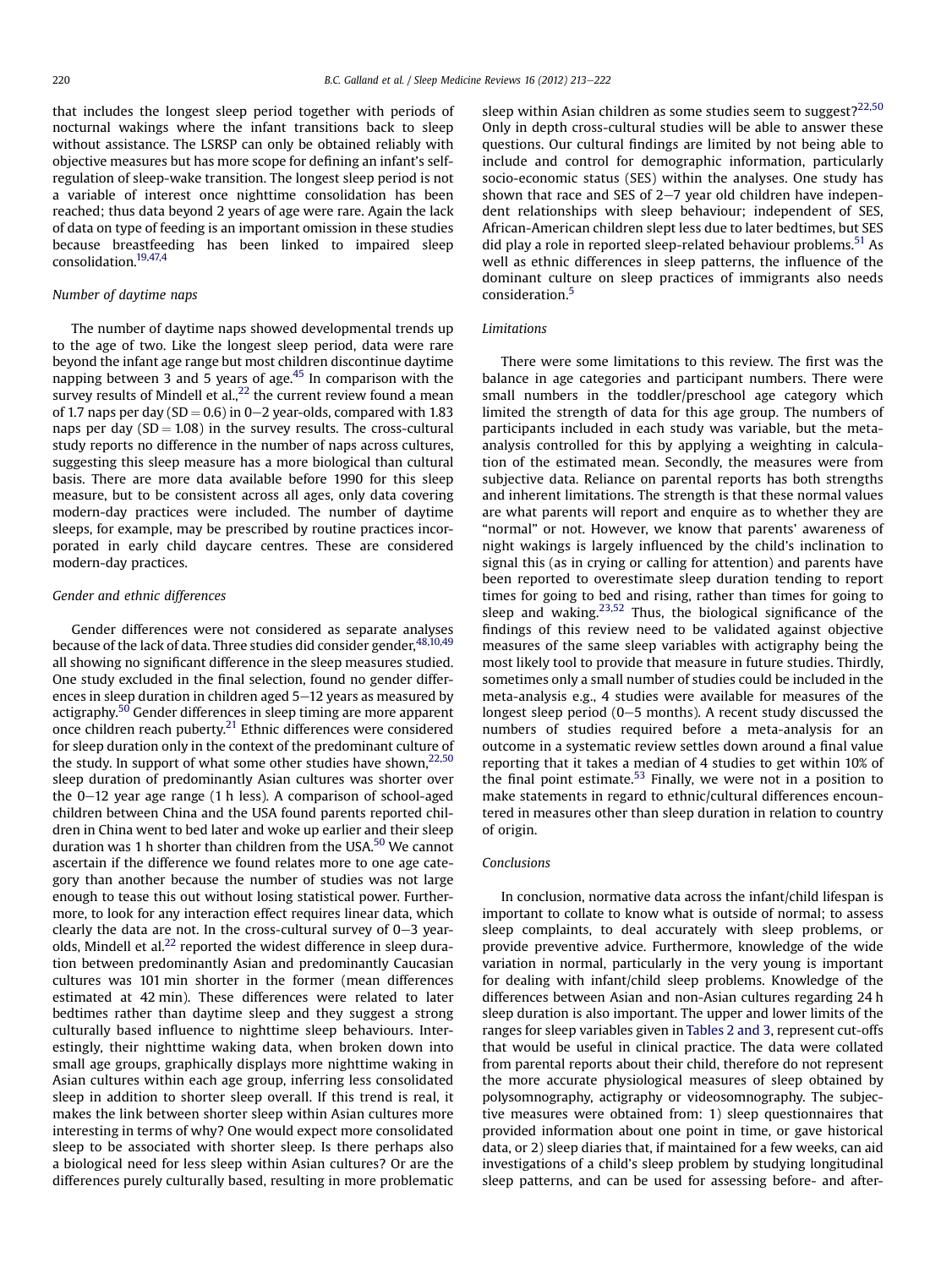<span id="page-8-0"></span>treatment effects. We re-iterate that the reference values should be considered as international norms, rather than culture-specific norms.

#### Practice points

- 1) Sleep patterns show developmental trends for sleep duration (decrease  $0-12$  years), number of night wakings (decrease from 0 to 2 years), longest sleep period (increase from 0 to 2 years), and number of daytime naps (decreasing up to age 2).
- 2) Sleep duration is the most commonly reported sleep variable. It has a wide range in infancy with the greatest rate of change occurring within the first 6 months of life. Predominantly Asian countries report less sleep duration than non-Asian countries.
- 3) A clear omission from nearly all the infant studies is a breakdown to breast or bottle-feeding, well known to influence sleep patterns.
- 4) There are several aspects of sleep that have limited documentation; normal sleep patterns in the toddler age group, gender and ethnic differences, and weekday versus weekend differences across all age groups.
- 5) Studies publishing information on sleep patterns should present numerical data with measures of central tendency and variability so data can be incorporated into meta-analysis.

#### Research agenda

- 1) The findings of this review need to be validated against parental reports matched to objective measures of the same sleep variables.
- 2) More prospective large-scale longitudinal studies, rather than cross-sectional studies, are required to provide richer sources of data to document developmental patterns of sleep.
- 3) Research around cultural practices influencing sleep development is needed to provide culture-specific data.
- 4) The gap in the literature around the toddler age group, suggests this age needs to be targeted to better document normal sleep patterns before children's daytime routine is changed to fit school schedules.
- 5) The significance of the lower and upper limits of our data as cut-offs for problematic sleep need to be assessed for clinical application.

#### Acknowledgements

The Accident Compensation Corporation (ACC) of New Zealand funded the research. The funders had no role in the study design other than to specify the systematic nature and standard of the review. They had no role in data collection, data analysis, data interpretation or writing of the report. BG had full access to all the data in the study and had final responsibility for the decision to submit for publication. Views and/or conclusions in this article are those of the authors and may not reflect the position of ACC. The authors would like to thank the valuable input of Research Assistant Carmen Lobb (CL) into database entry and crosschecking final articles for the study, and Sue Weddell from the University of Otago Medical Library, for her assistance with developing the database search strategies for the scientific literature.

#### References

- 1. Davis KF, Parker KP, Montgomery GL. Sleep in infants and young children: part one: normal sleep. J Pediatr Health Care 2004;18:65-71.
- 2. Sheldon SH. Sleep in infants and children. In: Lee-Chiong T, Sateia MJ, Carskadon MA, editors. Sleep medicine; 2002. p. 99-103.
- \*3. Iglowstein I, Jenni OG, Molinari L, Largo RH. Sleep duration from infancy to adolescence: reference values and generational trends. Pediatrics  $2003:111:302 - 7$
- 4. Touchette E, Petit D, Paquet J, Boivin M, Japel C, Tremblay RE, et al. Factors associated with fragmented sleep at night across early childhood. Arch Pediatr Adolesc Med 2005:159:242-9.
- 5. Palmstierna P, Sepa A, Ludvigsson J. Parent perceptions of child sleep: a study of 10 000 Swedish children. Acta Paediatr 2008;97:1631-9.
- 6. Richman N. A community survey of characteristics of one- to two- year-olds with sleep disruptions. J Am Acad Child Psychiatry 1981;20:281-91
- 7. Barnard KE. Nursing child assessment sleep activity manual. Seattle, WA: NCAST Publications, University of Washington; 1979.
- 8. Henderson JM, France KG, Owens JL, Blampied NM. Sleeping through the night: the consolidation of self-regulated sleep across the first year of life. Pediatrics 2010:126:e1081-7.
- 9. Sadeh A. A brief screening questionnaire for infant sleep problems: validation and findings for an internet sample. Pediatrics 2004;113:e570-7
- 10. Dollman J, Ridley K, Olds T, Lowe E. Trends in the duration of school-day sleep among 10- to 15-year-old South Australians between 1985 and 2004. Acta Paediatr 2007;96:1011-4
- 11. Mattriciani L, Olds T, Willams M. A review of evidence for the claim that children are sleeping less than in the past. Sleep  $2011;34:651-9$ .
- \*12. Ohayon MM, Carskadon MA, Guilleminault C, Vitiello MV. Meta-analysis of quantitative sleep parameters from childhood to old age in healthy individuals: developing normative sleep values across the human lifespan. Sleep  $2004:27:1255 - 73$
- 13. PRISMA statement; 2010. Available from: [http://www.prisma-statement.org/.](http://www.prisma-statement.org/)
- 14. Downs SH, Black N. The feasibility of creating a checklist for the assessment of the methodological quality both of randomised and non-randomised studies of health care interventions. J Epidemiol Community Health 1998;52:377-84.
- 15. Iglowstein I, Hajnal BL, Molinari L, Largo RH, Jenni OG. Sleep behaviour in preterm children from birth to age 10 years: A longitudinal study. Acta Paediatr  $2006:95:1691-3$ .
- 16. Bayer JK, Hiscock H, Hampton A, Wake M. Sleep problems in young infants and maternal mental and physical health. J Paediatr Child Health  $2007;43:66-73$ .
- 17. Blader JC, Koplewicz HS, Abikoff H, Foley C. Sleep problems of elementary school children. A community survey. Arch Pediatr Adolesc Med 1997;151:473-80.
- \*18. Tikotzky L, Sadeh A. Maternal sleep-related cognitions and infant sleep: a longitudinal study from pregnancy through the 1st year. Child Dev 2009:80:860-74.
- 19. Tikotzky L, De Marcus G, Har-Toov J, Dollberg S, Bar-Haim Y, Sadeh A. Sleep and physical growth in infants during the first 6 months. J Sleep Res 2010:19:103-10.
- 20. Epstein R, Chillag N, Lavie P. Starting times of school: effects on daytime functioning of fifth-grade children in Israel. Sleep  $1998;21:250-6$ .
- 21. Roenneberg T, Kuehnle T, Pramstaller PP, Ricken J, Havel M, Guth A, et al. A marker for the end of adolescence. Curr Biol 2004;14:R1038-9.
- 22. Mindell JA, Sadeh A, Wiegand B, How TH, Goh DY. Cross-cultural differences in infant and toddler sleep. Sleep Med  $2010; 11:274-80$ .
- 23. Nixon GM, Thompson JMD, Han DY, Becroft DM, Clark PM, Robinson E, et al. Short sleep duration in middle childhood: risk factors and consequences. Sleep  $2008;31:71-8.$
- 24. Sadeh A. Evaluating night wakings in sleep-disturbed infants: a methodological study of parental reports and actigraphy. Sleep 1996;19:757-62.
- 25. Scher A. Infant sleep at 10 months of age as a window to cognitive development. Early Hum Dev 2005;81:289-92.
- 26. Touchette E, Petit D, Seguin JR, Boivin M, Tremblay RE, Montplaisir JY. Associations between sleep duration patterns and behavioral/cognitive functioning at school entry. Sleep  $2007; 30:1213-9$ .
- 27. Curcio G, Ferrara M, De Gennaro L. Sleep loss, learning capacity and academic performance. Sleep Med Rev 2006;  $10:323-37$ .
- 28. Koulouglioti C, Cole R, Kitzman H. Inadequate sleep and unintentional injuries in young children. Public Health Nurs  $2008;25:106-14$ .
- 29. Gregory AM, O'Connor TG. Sleep problems in childhood: a longitudinal study of developmental change and association with behavioral problems. J Am Acad Child Adolesc Psychiatry 2002;41:964-71.
- 30. Gregory AM, Caspi A, Moffitt TE, Poulton R. Sleep problems in childhood predict neuropsychological functioning in adolescence. Pediatrics  $2009;123:1171-6$ .
- 31. Friedman NP, Corley RP, Hewitt JK, Wright KP. Individual differences in childhood sleep problems predict later cognitive executive control. Sleep 2009;32:323-33.

<sup>\*</sup> The most important references are denoted by an asterisk.